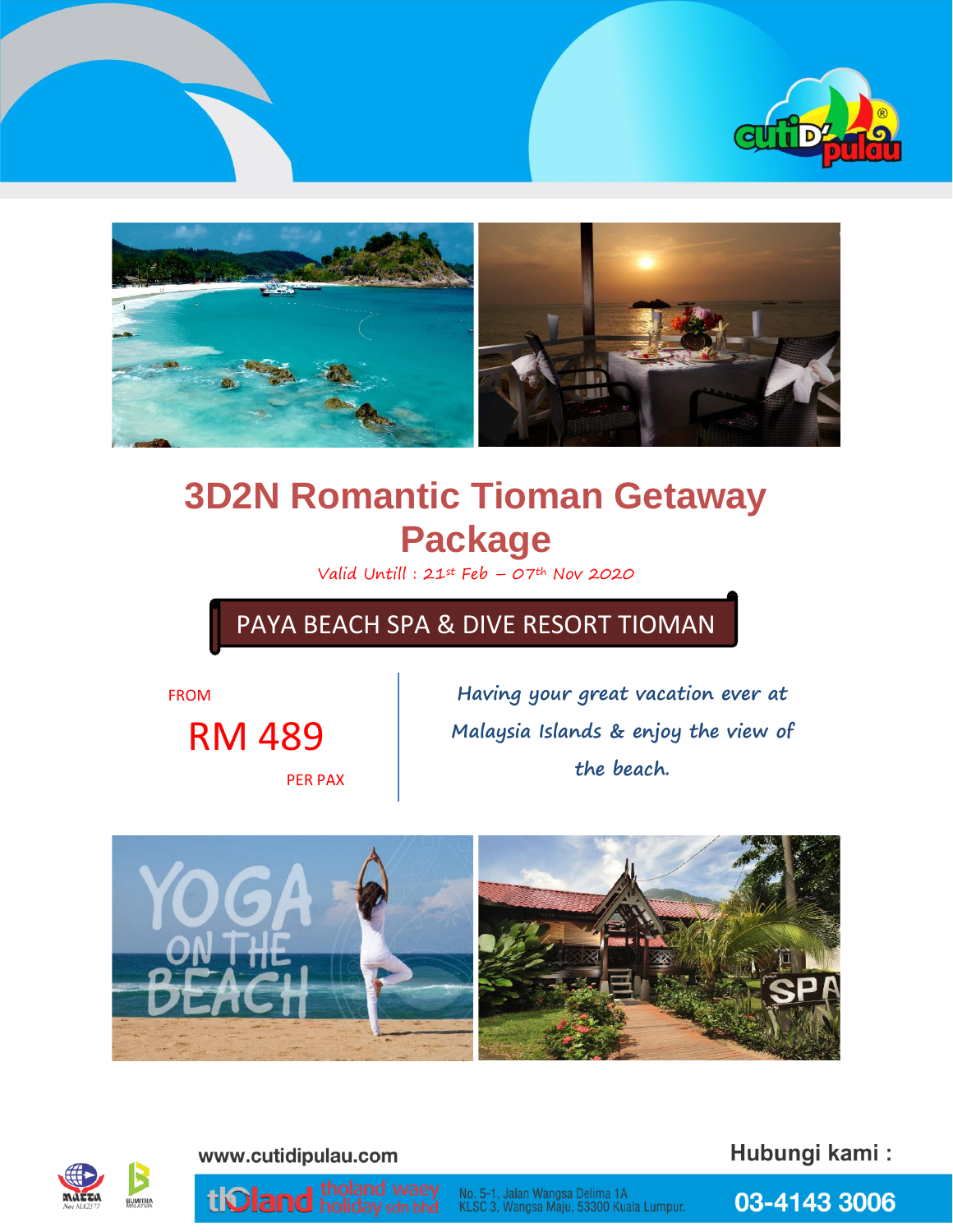

# **PACKAGE PRICE**

| <b>ROOM TYPES</b>                  | <b>ADULT DOUBLE</b> |
|------------------------------------|---------------------|
| <b>Standard Chalet</b>             | <b>RM 489</b>       |
| Extension night per room wz B'fast | <b>RM 309</b>       |
| <b>Superior Chalet</b>             | <b>RM 519</b>       |
| Extension night per room wz B'fast | <b>RM 339</b>       |
| <b>Superior Pool View</b>          | <b>RM 539</b>       |
| Extension night per room wz B'fast | <b>RM 359</b>       |
| <b>Standard Beach Front</b>        | <b>RM 569</b>       |
| Extension night per room wz B'fast | <b>RM 389</b>       |
| <b>Superior Beach Front</b>        | <b>RM 609</b>       |
| Extension night per room wz B'fast | <b>RM 429</b>       |
| <b>Deluxe Suite Beach Front</b>    | <b>RM 689</b>       |
| Extension night per room wz B'fast | <b>RM 509</b>       |
| <b>Deluxe Chalet Beach Front</b>   | <b>RM 709</b>       |
| Extension night per room wz B'fast | <b>RM 529</b>       |
| <b>Beach Villa</b>                 | <b>RM 975</b>       |
| Extension night per room wz B'fast | <b>RM 799</b>       |

*\*3D2N Package rates are based on per person & Extension nights are based on per room per night*

#### **PACKAGE INCLUDES**

- ✓ 2 nights' accommodation at Paya Beach Spa & Dive Resort
- $\checkmark$  Romantic flower decoration on arrival day
- ✓ Daily Malaysian Set/Buffet Breakfast
- $\checkmark$  1 Romantic candlelight beach dinner  $*$
- $\checkmark$  Complimentary Yoga by the Sea (7am) and Rainforest & Mangrove Swamp Walk (3pm)
- $\checkmark$  Welcome drink

#### **PACKAGE EXCLUDES**

- Marine park conservancy fees payable in:
	- Mersing Jetty: Malaysian: RM10/Adult, RM5/Child; Non-Malaysian: RM30/Adult, RM15/Child
	- Tg Gemok Jetty: RM5/Adult, RM2/Child; Non-Malaysian: RM30/Adult, RM15/Child
- Please note that: All Foreigners and non-My PR is required to pay a compulsory Tourism Tax of MYR10.00 per room per night upon check-in.



www.cutidipulau.com

tl**oland** tholand waey

Hubungi kami: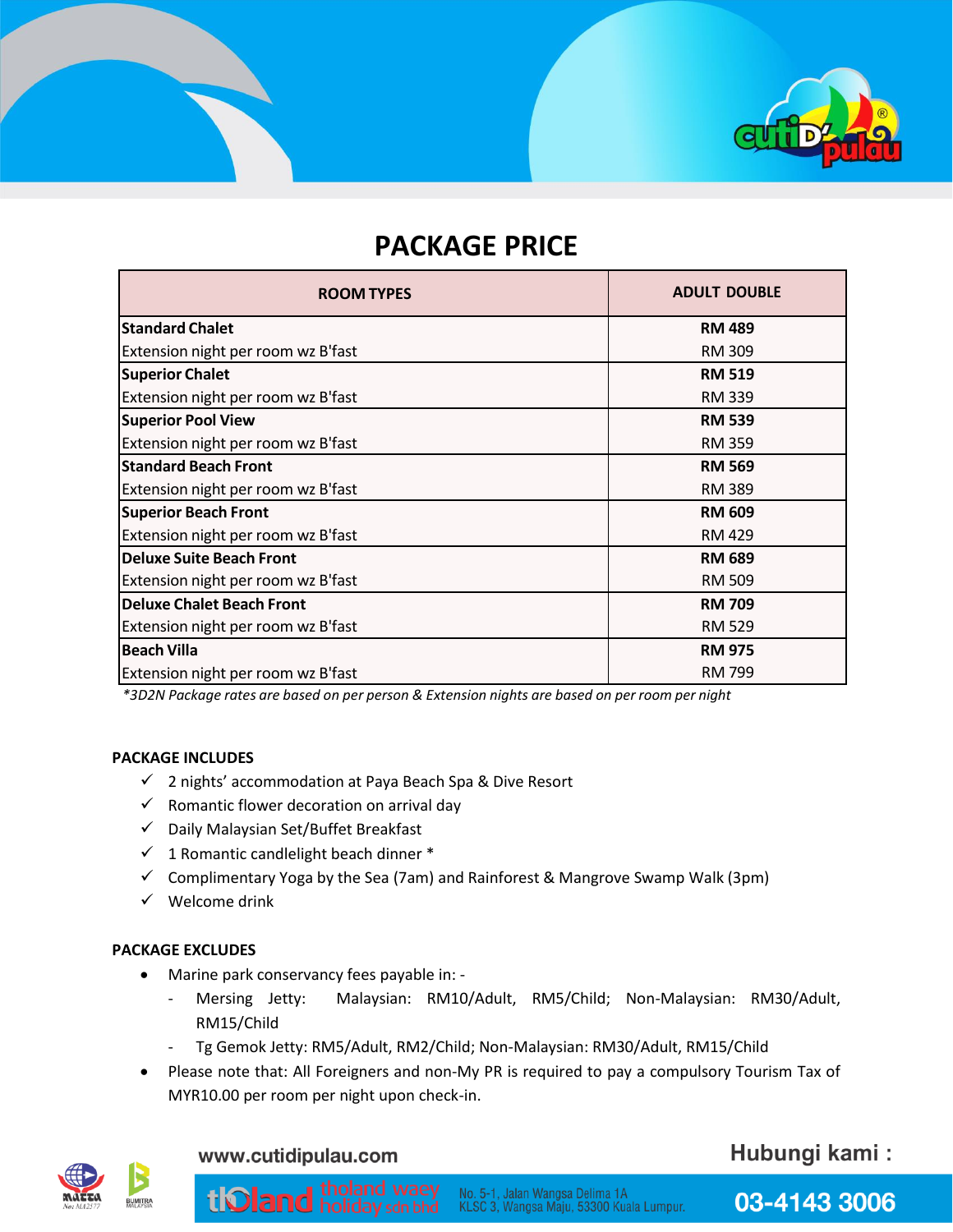

#### **ROOM SURCHARGE DATES**

- RM30 per room per night: All Friday nights, 07 Jun to 23 July and 2 Aug to 31 Aug (Excluding Saturday nights, 20 Mar, 29 May, 5 Jun, 31 July)
- RM60 per room per night: All Saturday nights, 15 to 20 Mar, 24 May to 05 Jun, 26 to 31 July

#### **PUBLIC HOLIDAY SURCHARGE DATES**

- RM30 per Adult, RM15 per Child: 16 Sept
- RM50 per Adult, RM25 per Child: 10 Apr, 01, 07, 24 May, 06 Jun, 31 July, 9, 20, 30 Aug, 24, 29 **Oct**

#### **OPTIONAL ADD-ON / UPGRADE**

- Two-way ferry ticket from Mersing / Tg Gemok to Tioman at RM75/Adult
- Romantic Honeymoon Spa, 4 hrs \* RM888 per couple (Floral bath, shared massages, hair, head and facial treatments with light refreshments served)
- Paya Classic Massage, 1 hr at RM150/pax
- All Terrain Vehicle (ATV) 90 Min at RM180/double seater
- 01 Set/Buffet Lunch at RM26/Adult
- 01 Set/Buffet Dinner with BBQ Action Stall at RM48/Adult
- 01 Set BBQ Mixed Platter Dinner at RM60/Adult
- Explore 2 Coral-Island Snorkeling Spots from 9am to 1pm by Bumboat at RM50/pax
- Explore 5 Coral-Island Snorkeling Spots from 9am to 4pm by Speedboat at RM90/pax (Minimum 6 pax)
- Hiking tour to Dragon Horn Mukut Village (1 to 4 people: RM1200) (5 to 8 people: RM1600) (9 to 12 people: RM2200)

No. 5-1, Jalan Wangsa Delima 1A<br>KLSC 3, Wangsa Maju, 53300 Kuala Lumpur.

\* All rates are subject to change with or without prior notice



#### www.cutidipulau.com

**UOland** holiday sdn bhd

## Hubungi kami: